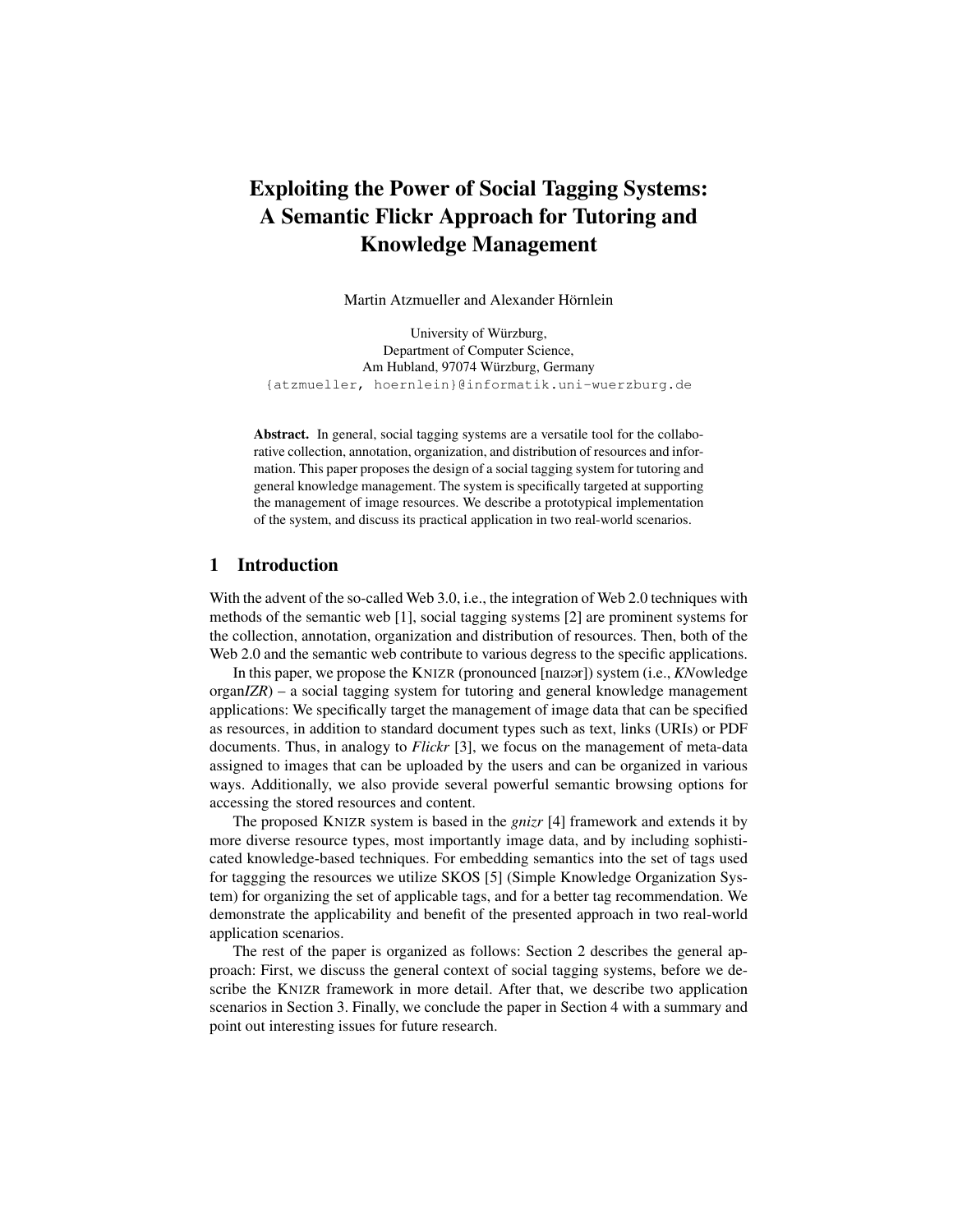## 2 A Semantic Flickr Approach

For organizing information and knowledge, the notion of *tagging* has recently received much attention: It has become a useful way for the collection, annotation, organization, and distribution of resources by users. The tags assigned to specific resources are used for navigation, locating the resources and for serendipitous browsing. Due to its ease of use, tagging system provide an immediate benefit for users: The allow a transparent access to various resources. Additionally, tagging can help for communicating interesting nuggets of information [6].

In this paper we focus on resources given by images as well as common resources, for example, provided by textual or PDF documents. Similar to the *Flickr* [3] system users can upload images as well as link other resources to the system. In the following, we shortly introduce the main features of social tagging systems, before we describe the KNIZR system in a nutshell.

#### 2.1 Social Tagging Systems

Social tagging systems are based on resources, e.g., bookmarks or images, users and tags. Thus, an entry  $e$  in such a system can be regarded as a 3-tuple composed of a resource  $r \in R$ , a user  $u \in U$  and a set of tags  $t_1, \ldots, t_n \in T$ , where R specifies the set of resources,  $U$  specifies the set of users and  $T$  specifies the set of valid tags.

In general, the set of tags  $T$  is unbounded and can be extended by the users as needed. This is the case for folksonomies [7], for which arbitrary tags can be assigned. However, there are also other possibilities, especially for *closed communities*: In this case, the set of users  $U$  is fixed, and new users cannot join the community on their own. In such circumstances, often a restricted vocabulary is more appropriate. Then, the set T is pre-specified by a *super-user* and cannot be freely extended. Usually, only a selected group of users, e.g., domain specialists, are enabled to modify this set of tags. In a knowledge-acquisition step, it is usually generated according to the specific domain and the targeted closed-community of users.

### 2.2 KNIZR in a Nutshell

As outlined above, KNIZR relies on a set of tags that are assigned to resources by the users. To enable a knowledge-based approach, KNIZR utilizes SKOS [5], i.e., the *Simple Knowledge Organization System*, a W3C standard for knowledge organization for the web and especially the semantic web. SKOS is based on (simple) web-standards such as RDF, and provides a formal language for constructing, for example, thesauri or concept taxonomies. At its core it is quite simple, and thus usually easily extensible and maintainable.

The system then relies on the following items: Users, resources, tags, links, and content (i.e., the textual content of the resources and optional annotations). For the resources, we provide a convenient interface for upload and annotation. An example is shown in Figure 1. KNIZR facilitates the knowledge-based browsing, resource management (various resources such as: images, documents, URIs, . . . ), community management, tag management, and a powerful search interface.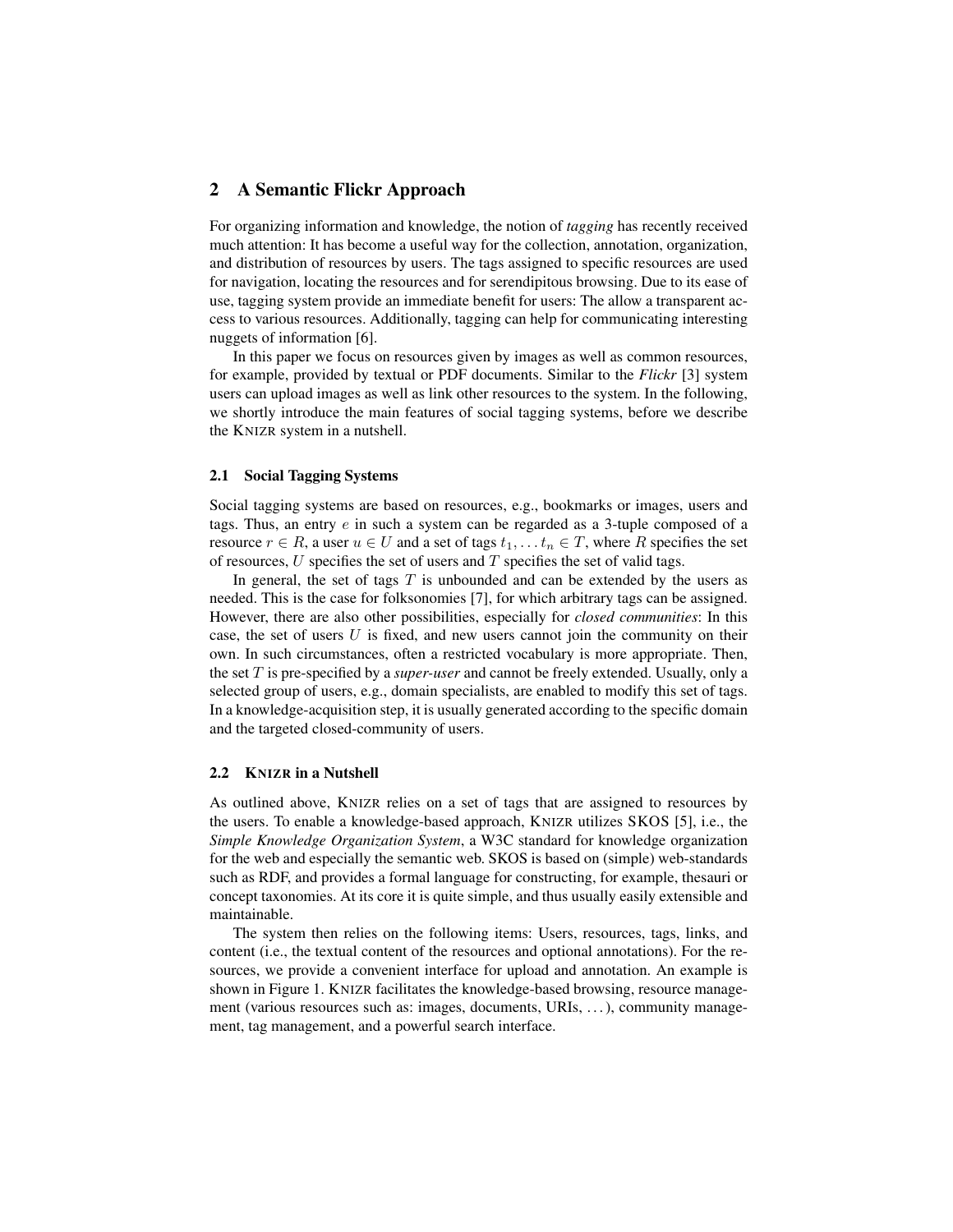

Fig. 1. KNIZR: Creating a resource/image with annotation and tags (medical example, in german).

Essentially, KNIZR extends common social tagging system on the resource side. While resources are represented by URI, the resources can also be textually be described and commented. Furthermore, KNIZR also allows for files, i.e., an URI representing a file can be utilized as a resource. Then, the file is automatically uploaded to the server of the system (if a maximal allowed size is not exceeded). As an optional extension, the system can be configured for closed-communities such that controlled vocabularies for the tags, i.e., the tag ontology of the system can be defined. As described above, a closed/predefined system of tags is then used. Usually, this set of tags is edited by subset of users ("experts"). This setting is especially applicable for closed communities, i.e., for specific applications projects with a fixed specific set of contributing users.

For general resource management, KNIZR offers the following functionality:

- Resources can be created, textually described and a set of tags can be assigned to them.
- Resources are defined for certain groups of users.
- Resources can be rated (ranked) by the users.
- Resources can be commented by the users.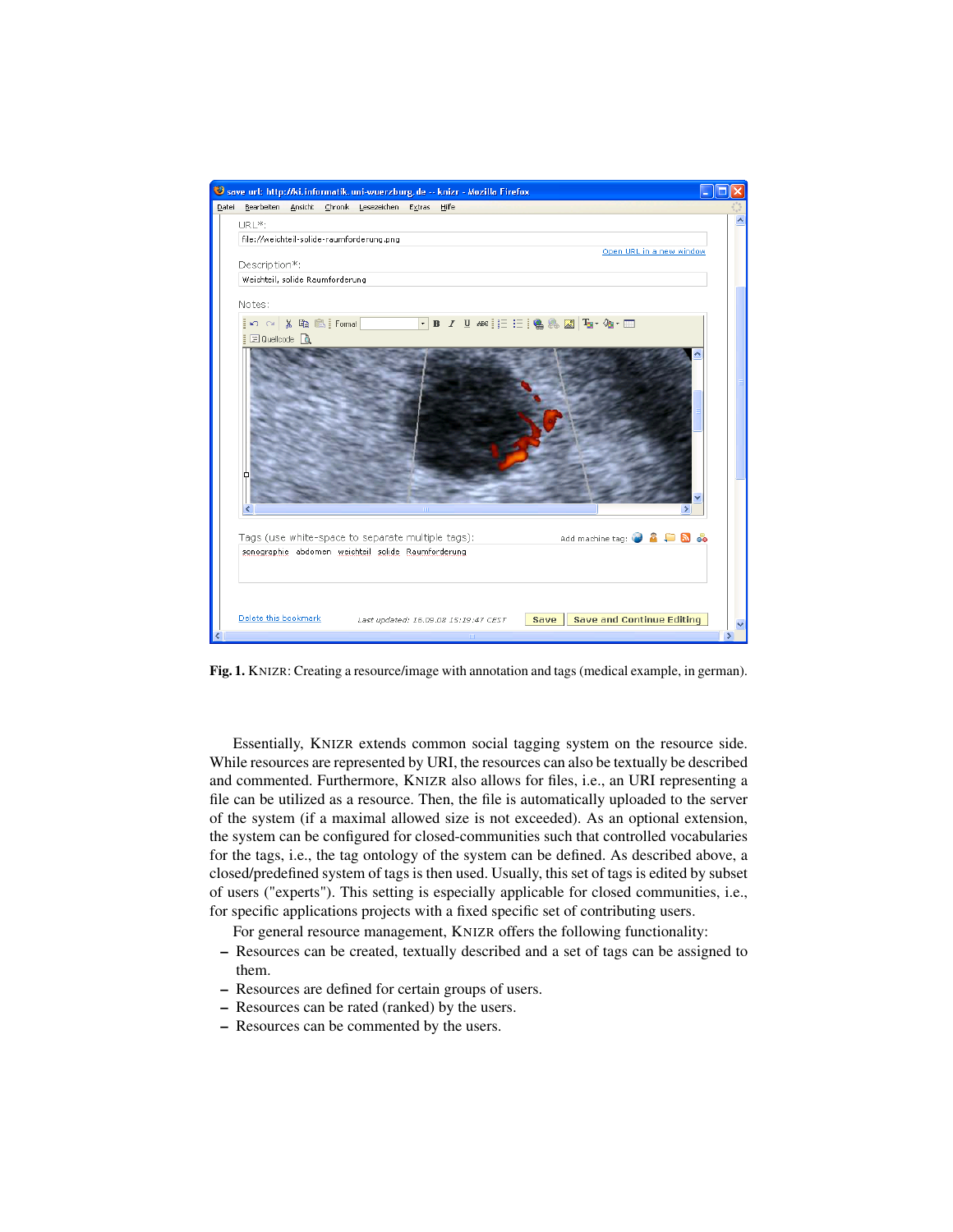Connections between resources/tags are thus either established using (explicit) links between the resources, implicit relations/links given by the a matching set of tags of different resources, or by considering the relations between the tags defined in a domain ontology. Since the KNIZR system utilizes the SKOS system for the representation of the ontological relations, the tags are defined using a standard semantic, and the set of tags can be transparently distributed and organized.

For the tag assignments, KNIZR utilizes a tag recommendation system that takes a short sentence as input, and then proposes a set of suitable tags. This feature is especially important for the targeted medical domain, since the users often do not have a lot of time when entering a new resource, a situation which is quite typical, for example, for medical doctors.

After a set of resources has been defined, a key point are efficient and effective search and browsing capabilities for these resources. According to Shneiderman [8] an effective user interface should implement features for getting an overview first, then zoom on some details, finally getting the details on demand. In this way, the so-called *visual information seeking mantra* is implemented. KNIZR implements these features by both a powerful search facility and also by using a tag cloud visualization. Additionally, for each resource a set of related tags/resources is shown such that the navigation between these is easily implemented. Then, the user can apply a dynamic query refinement for obtaining a refined set of resources within a more detailed cluster of information.

So far, we have partially implemented a prototype of the system that is currently being extended. First results of the application are quite promising and we are continously refining the system for a better usability and performance.

## 3 Application Scenarios

In the following, we describe two real-world application scenarios for the KNIZR system. We first describe an application in a tutoring context, where KNIZR is coupled to an eLearning system. After that, we describe an application for training and general knowledge management in the medical domain of sonography.

### 3.1 CaseTrain

The first application scenario is concerned with supporting a large case-based learning project at the University of Würzburg. The CaseTrain project [9] is part of an eLearning initiative of the University of Würzburg which aims at establishing a central eLearning platform for all faculties and supporting teaching staff. The goal is to create eLearning content and to make it available for all students, focusing on interactive online content for case-based or problem based learning (PBL [10]).

PBL is a learner-centered instructional strategy where learners are challenged with diagnostic or therapeutic problems with partial information only. Thus - apart from finding the correct solutions - the learners have to decide which information is needed to help to establish or exclude possible solutions. Requested information may not be given directly, but instead the learners have to find the actual findings themselves by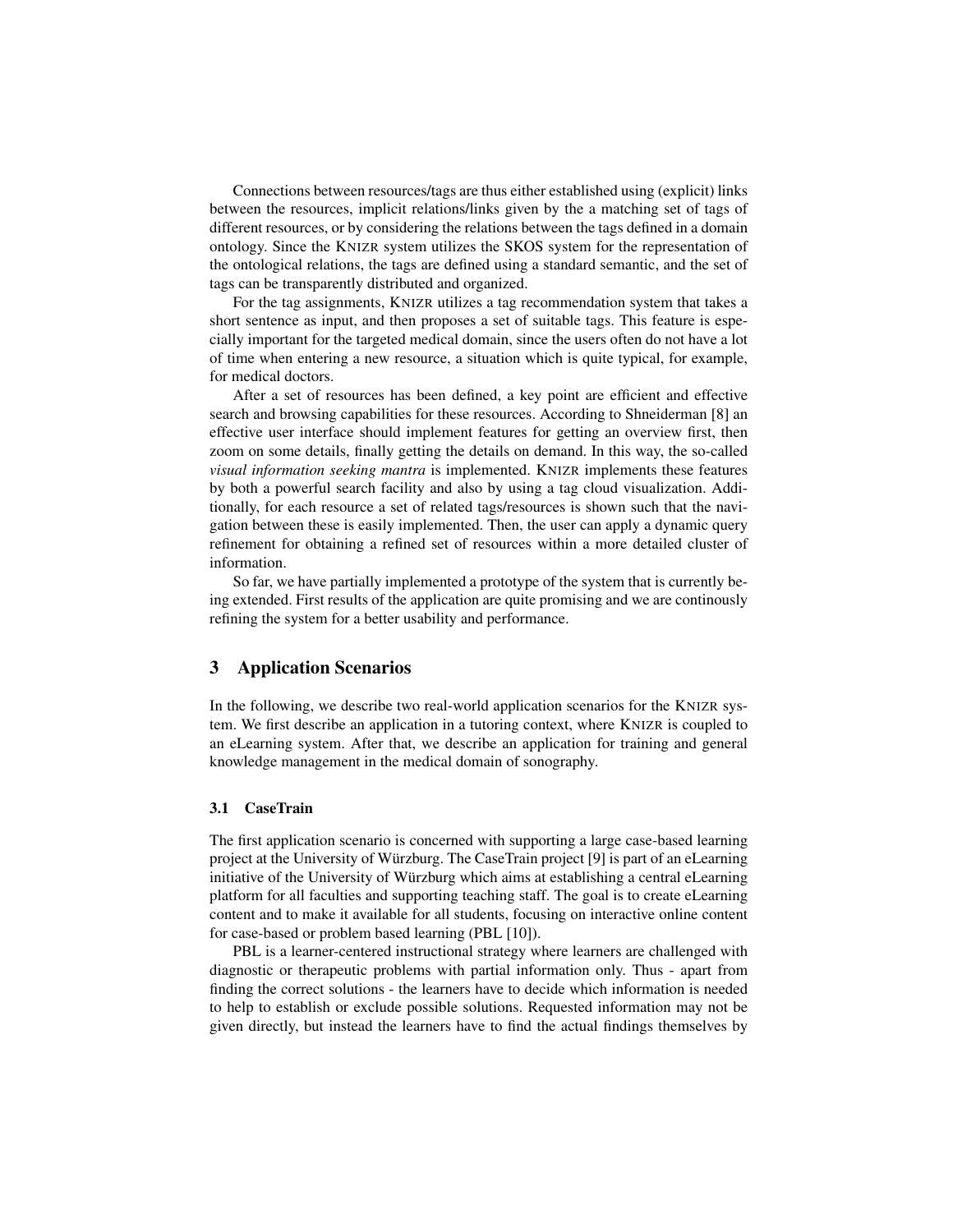analyzing intermediary results (e.g. X-ray images in the medical domain or process sheets in economics). Since such images are essential for CaseTrain, the KNIZR system is an ideal complement for the core CaseTrain application. One example of a created case is shown in Figure 2 for the medical domain.



Fig. 2. CaseTrain-Player showing example case (from the medical domain, in german). Left side: Intermediary examination results (video); right side, top: Question about visible findings; right side, bottom: List of alternatives with result. Rightmost: Avatar.

KNIZR can easily complement CaseTrain and vice versa, since the KNIZR system can utilize resources contained within the CaseTrain system. For instance, resources and/or images can be linked to the system, and they can be tagged and annotated as usual. Furthermore, CaseTrain already contains an application ontology that can be mapped to the KNIZR system. Then, the annotation of CaseTrain cases can be utilized for locating suitable images within the system.

Additionally, CaseTrain can also utilize the KNIZR capabilities: For instance, specific (CaseTrain) cases can link to KNIZR images, videos or general resources for exemplifying certain findings of the case. Additionally, the user can search for suitable tags in order to locate similar images for a certain image contained in the case. In this respect, we can also utilize the CaseTrain ontology for locating the specific resources contained in the tagging system.

#### 3.2 SonoConsult

The second scenario concerns the intelligent documentation and consultation system SONOCONSULT system [11] – a medical system for sonography. The system is in routine use in several hospitals, for example, in the DRK-hospital in Berlin/Köpenick and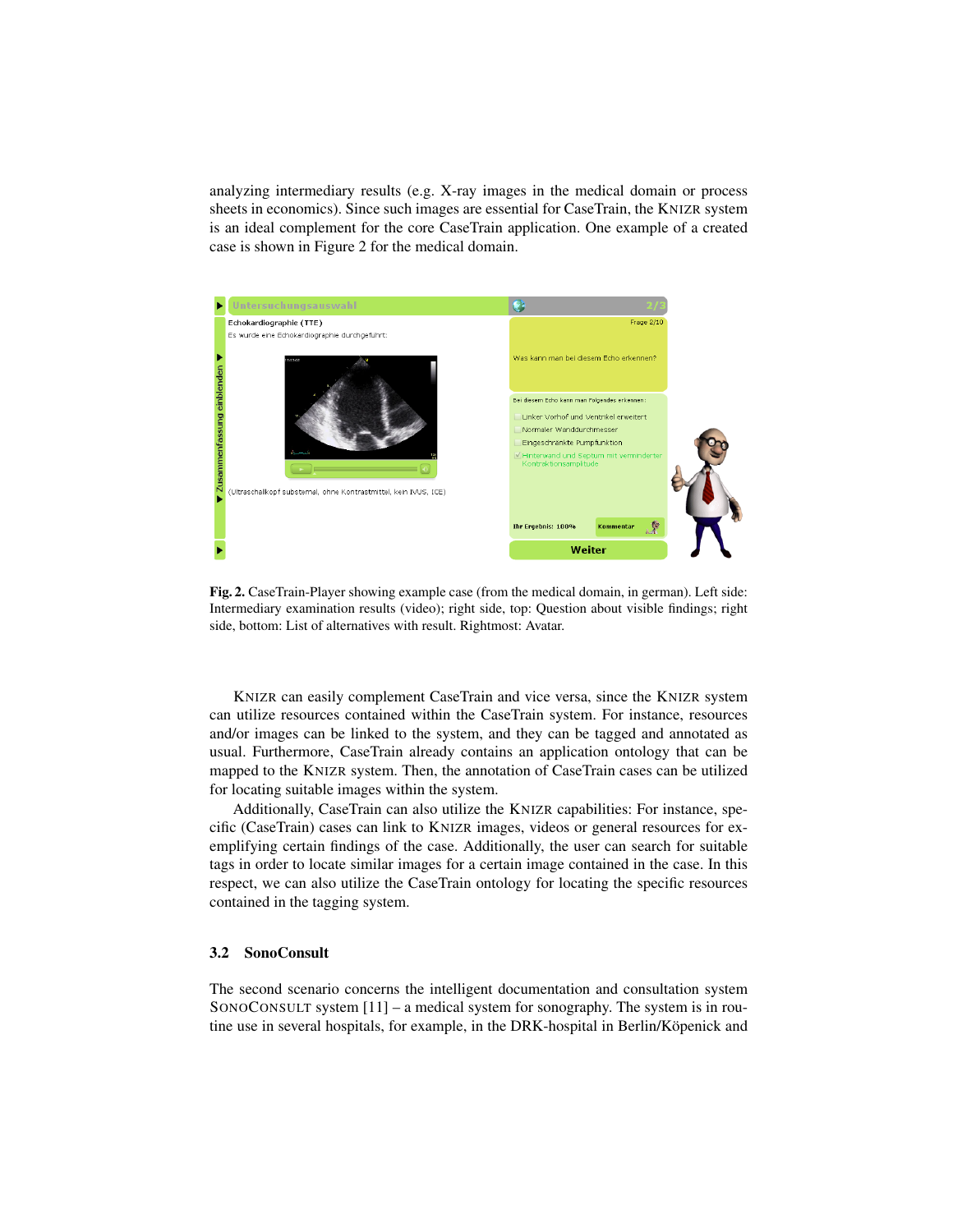in the University Hospital of Würzburg; the collected cases contain detailed descriptions of findings of the examination(s), together with the inferred diagnoses.

For a sonography (ultrasound) examination, the examiners need to closely inspect the ultrasound images, for example, see Figure 3 in order to document the correct findings. Since this process is highly subjective and also significantly dependent on the experience of the examiner, there are often discrepancies between beginners and more senior examiners concerning the correct findings, c.f., [12].



Fig. 3. Exemplary image from an ultrasound examination.

In order to improve this situation, KNIZR provides an ideal framework for implementing an image pool for tutoring, targeted training and general knowledge management. Special cases of ultrasound phenomena can be uploaded to the system. They can be easily described, tagged and annotated, and junior examiners can simply search for specific (difficult) situations. Additionally, hints can be easily communicated using the annotation and/or comment function of the system. Furthermore, using the SKOS features of the system the terminology of the different organ systems and diseases can be directly utilized for an effective retrieval of resources.